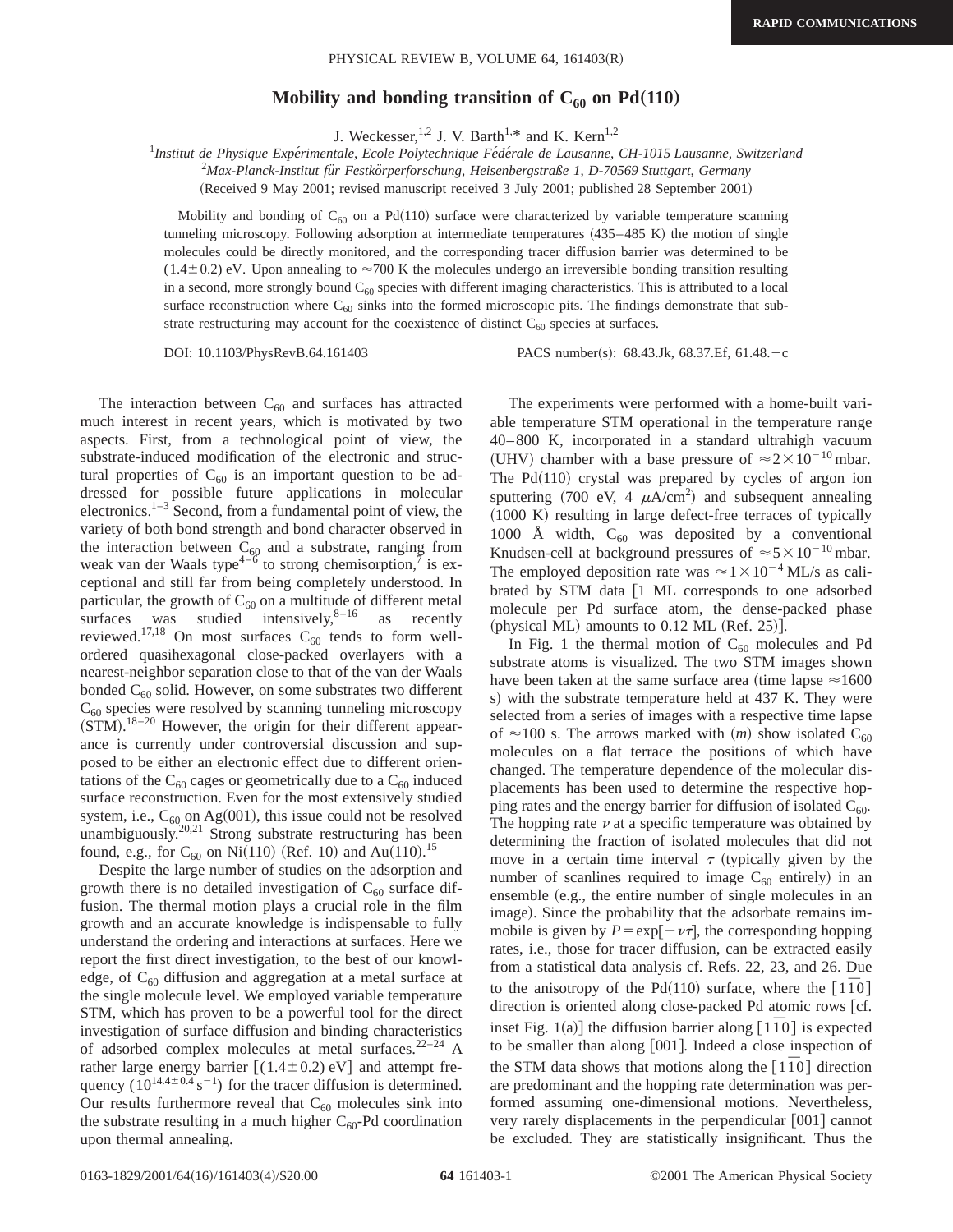

FIG. 1. Series of STM images monitoring thermal motions of metastable C<sub>60</sub> molecules on Pd<sup> $(110)$ </sup> at  $T=437$  K. The time lapse between the two selected images from a data series monitoring the same surface area is 1600 s. Arrows indicate:  $(m)$  single C<sub>60</sub> monomers whose positions changed,  $(c)$  C<sub>60</sub> cluster formation and  $(d)$  C<sub>60</sub> cluster dissociation due to moving  $C_{60}$  molecules. The arrow in the top left corner of the STM image marked with (Pd) indicates the thermal motion of a monatomic substrate step. Note that two  $C_{60}$ molecules adsorbed on the lower step edge in (a) are embedded by the moving Pd terrace in (b) but are still bound to the lower terrace. In the inset of (a) a STM image with resolved close-packed Pd atom rows along the  $[1\overline{1}0]$  direction of the anisotropic Pd(110) surface is represented.

mobility could not be reduced strictly to one dimension, as for diffusion of metal adatoms<sup>27</sup> or smaller molecules on the same surface. $22$  This behavior is associated with the ballshape of the  $C_{60}$  molecule interacting at each moment with an extended part of the substrates potential energy surface. The arrows marked with  $(c)$  and  $(d)$  show C<sub>60</sub> cluster formation and dissociation, respectively. The fact that the formation and dissociation of  $C_{60}$  clusters readily takes place at 437 K signals weak lateral  $C_{60}$ - $C_{60}$  interactions, which are presumably of the van der Waals type, as in the  $C_{60}$  bulk. This is in accordance with the desorption of the multilayer  $C_{60}$  at 455 K.<sup>28</sup> In contrast to integral methods the local information of STM offers the advantage to distinguish between these different processes and allows us to gain insight into diffusion of an isolated molecule on a flat terrace.

Diffusion rates could be successfully determined in the temperature interval 435–485 K with the instrumental and



FIG. 2. Arrhenius plot of single molecule diffusion rates in the temperature interval between 435 and 485 K. The linear fit gives an energy barrier for  $C_{60}$  tracer diffusion of (1.4±0.2) eV and an attempt frequency of  $10^{14.4 \pm 0.4}$  s<sup>-1</sup>.

data analysis means at hand. With higher (lower) temperatures the limits in the scanning frequency (the small hopping rates) prevent from a sound data analysis. The STM data have been obtained in the constant current mode. It was impossible to manipulate the adsorbed molecules under any tunneling conditions, which reflects strong adsorbatesubstrate interactions. The diffusion measurements were carried out with typical tunneling voltages of 1.2 V and currents below 0.5 nA, i.e., in the high tunneling resistance regime  $(>=2 \text{ G}\Omega)$ . We also investigated the possibility of tip-induced changes in the surface diffusitivity by performing measurements with different scanning frequencies and image sizes. However, no modifications in the diffusion characteristics were observed at the employed high tunneling resistances. The statistical hopping rate analysis is plotted in an Arrhenius representation in Fig. 2. For each temperature between 250 and 800 events have been counted. The linear fit yields an energy barrier associated with tracer diffusion along the close-packed direction of  $(1.4 \pm 0.2)$  eV and a corresponding attempt frequency of  $10^{14.4 \pm 0.4}$  s<sup>-1</sup>. The rather large value for the diffusion barrier signals strong interactions and directional bonding between the  $C_{60}$  carbon ring systems and the Pd surface atoms.

It is interesting to compare these results with the behavior of another large organic molecule investigated on the Pd(110) surface, i.e., 4-[trans-2-(pyrid-4-yl-vinyl)]benzoic acid (PVBA). With this species strong  $\pi$  bonding of the two ring systems to Pd surface atoms enforces a flat adsorption geometry.29 The surface diffusion of PVBA is found to be strictly one-dimensional along the close-packed Pd troughs with an energy barrier of  $(0.83 \pm 0.03)$  eV,<sup>22</sup> significantly inferior to that of  $C_{60}$ . The stronger adsorbate-substrate interactions for  $C_{60}$  than for PVBA indicate that not only the carbon atoms of  $C_{60}$  closest to the surface are involved in the bonding. Rather, even more distant C atoms are implied in the formation of the surface chemical bond. The attempt frequency for the  $PVBA/Pd(110)$  system amounts to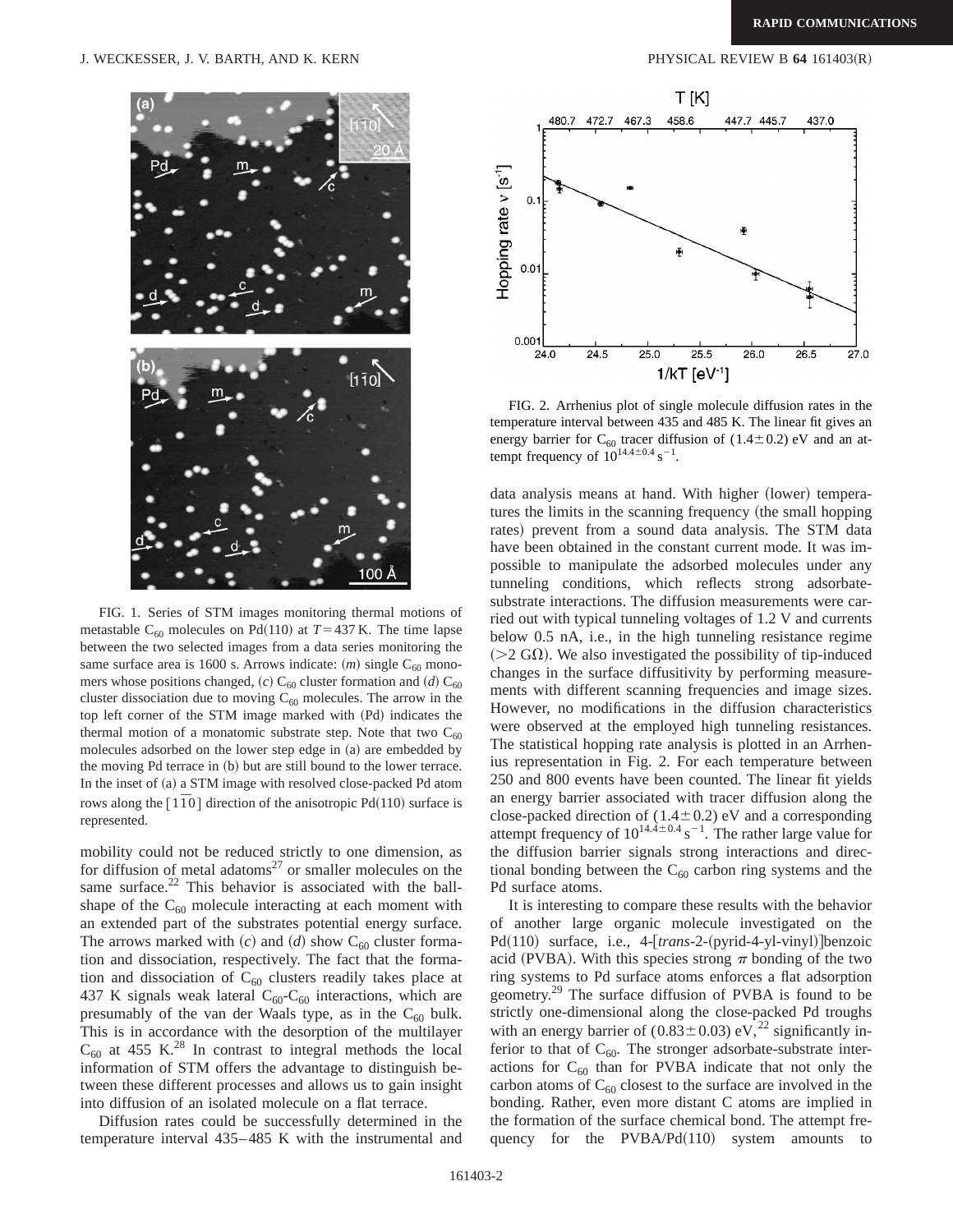![](_page_2_Figure_2.jpeg)

FIG. 3. (a) Pd(110) surface after evaporation of  $C_{60}$  at room temperature (0.06 physical ML) followed by annealing to  $\approx$ 700 K and subsequent  $C_{60}$  evaporation at room temperature (0.03 physical ML). Two different molecular species are clearly discernible: the bright molecules  $\lceil$ marked *A*: (5.5 $\pm$ 0.2) Å high $\lceil$  are metastable and convert into the dark species  $\lceil$ marked *B*: (3.1±0.2) Å high $\lceil$  upon annealing. (b) Model for the bonding configurations of metastable and stable  $C_{60}$ . Whereas the metastable  $C_{60}$  molecules  $(A)$  are bound on top of the unreconstructed Pd(110) surface, the stable  $C_{60}$ species  $(B)$  are accommodated in microscopic pits formed by the release of 8 Pd substrate atoms. The side view demonstrates the increased C-Pd coordination in the stable bonding configuration.

 $10^{10.3\pm0.4}$  s<sup>-1</sup> much lower than for C<sub>60</sub>. In contrast to C<sub>60</sub> the lateral interactions between PVBA and Pd are negligible. In the case of  $C_{60}$  the ball shape of the molecular geometry provides the additional possibility of lateral  $\pi$  bonding to Pd. This might also strongly modify the mechanisms involved in the thermal motion of  $C_{60}$  compared to that of atoms or simple molecules, which can be rationalized as a hopping between adjacent bonding sites. Due to the shape and size  $C_{60}$  can be a rolling buckyball, where high C-Pd coordination is retained, similar to theoretically suggested rolling motions of nickel clusters on a Au(110) surface.<sup>30</sup> The persistent lateral  $\pi$  bonding might energetically favor this process [cf. Fig.  $3(b)$ ]. The large prefactor could indeed be indicative of such a process. A rolling motion will likely be characterized by a rather flat potential energy surface close to the transition state which can produce a high prefactor. $31$  A twodimensional rotation scenario has been suggested to be responsible for the high prefactors seen in the diffusion of  $Ir_{19}$ clusters on Ir $(111)$ .

Another notable process visualized in the two STM images of Fig. 1 is the moving Pd substrate step in the upper left corner (marked by Pd). Two  $C_{60}$  molecules adsorbed on the lower step edge in  $(a)$  are embedded by moving Pd atoms in (b). From the height of the  $C_{60}$  molecules it is concluded that they are still bound to the lower Pd terrace surface layer. While stochastic step fluctuations typically occur at metal surfaces at sufficiently high thermal energies, the lateral attachment or pinning of Pd steps by  $C_{60}$  molecules was found to be characteristic with the present system. It indicates significant *lateral* attractive interactions between Pd atoms and  $C_{60}$  molecules. Due to the increased molecular coordination to Pd surface atoms,  $C_{60}$  is expected to be more strongly bound in this configuration. Cuberes *et al.*<sup>12</sup> reported  $\tilde{C}_{60}$ molecules on  $Cu(111)$  which have been trapped in nanometer-sized Cu vacancies after manipulating  $C_{60}$  over a step edge with a STM tip. They have still been bound to the second Cu layer below the surface.

At higher temperatures the mobility of  $C_{60}$  molecules does not increase continuously, rather their bonding characteristics change entirely. Upon annealing  $C_{60}$  molecules deposited at room temperature to  $\approx$ 700 K (typically for a one minute period), the apparent height in the STM images decreases substantially. This is most conspicuous in the following experiment: A small amount of  $C_{60}$  (0.06 physical ML) is evaporated on a  $Pd(110)$  surface kept at room temperature. All  $C_{60}$  molecules are identically imaged and the height is determined to be  $(5.5\pm0.2)$  Å, slightly smaller than the hard sphere diameter of  $C_{60}$  (7.1 Å) reflecting the different electronic structure of  $C_{60}$  and the Pd surface. Upon annealing to  $\approx$  700 K, STM images taken at room temperature show again identical  $C_{60}$  molecules which are now more often found in clusters and the height has decreased to  $(3.1 \pm 0.2)$  Å. In the STM image shown in Fig.  $3(a)$  an additional small amount of  $C_{60}$  (0.03 physical ML) has been evaporated with the sample held at room temperature. Two different molecular species are clearly discernible. The bright molecules are mostly isolated at the surface whereas the majority of the dark species is found in clusters. Complementary x-ray photoelectron diffraction measurements reveal that the  $C_{60}$  molecules remain unaffected for annealing up to  $\sim$ 1000 K and do not undergo any structural changes.<sup>25</sup> It is thus concluded that the bright molecules are metastable and convert into the dark species upon annealing. The single molecules within a  $C_{60}$  cluster can be easily distinguished. The apparent molecular shape in the STM images is deformed and clusters are imagedlike soap bubbles. This is not associated with a deformation of the  $C_{60}$  cage but rather reflecting the extension of electronic states which mediate the tunneling current. The intermolecular distance within a  $C_{60}$  cluster is with about 12 Å quite large and the strong perturbation of electron density is surprising for the expected van der Waals interactions. The mobility of the dark species is much lower which reflects a stronger adsorbate-substrate interaction. Determination of the energy barrier for diffusion of the dark species was impossible in view of the clustering and instrumental limita